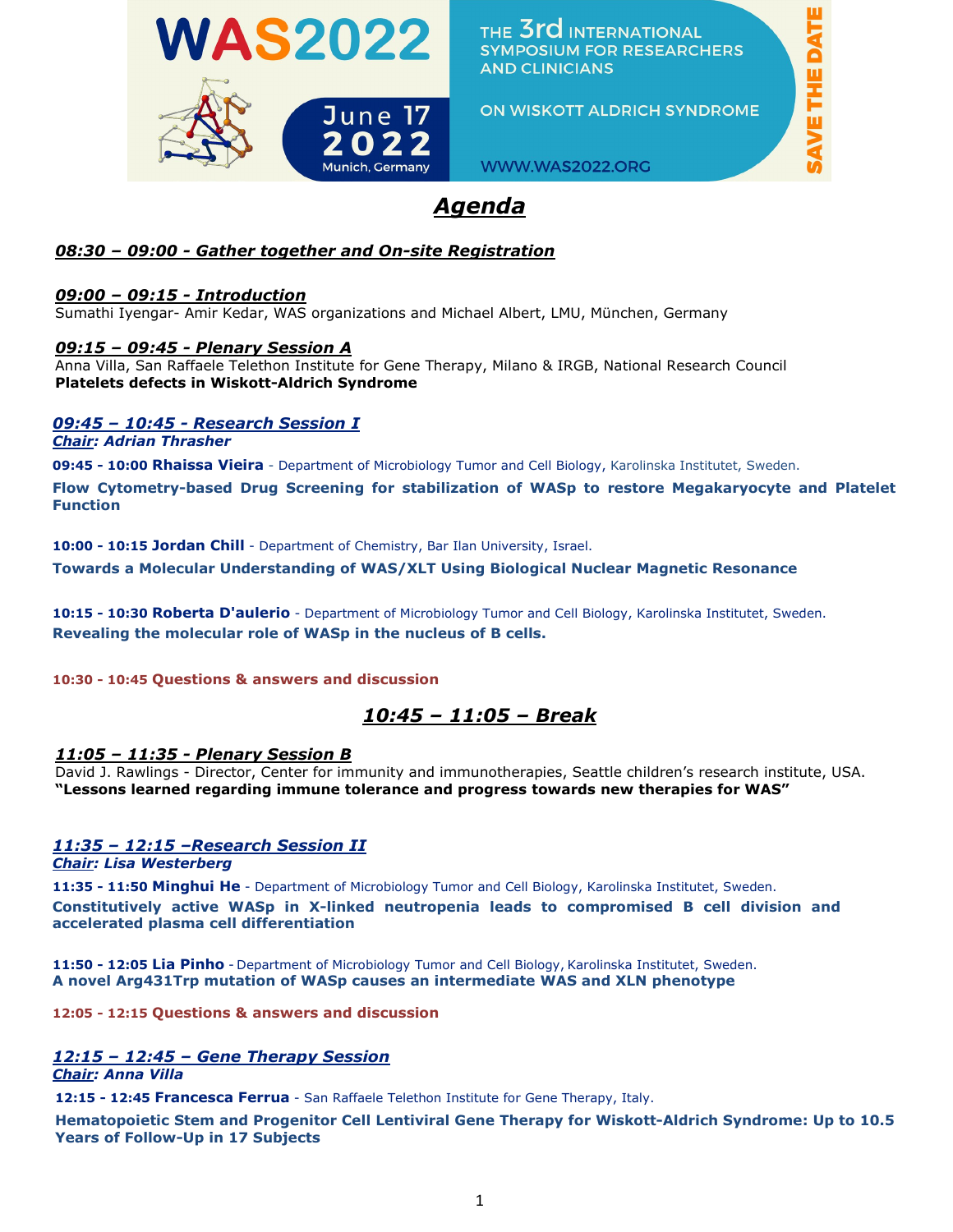



ON WISKOTT ALDRICH SYNDROME

**SAVE THE DATE** 

## *12:45 – 13:45 - Lunch*

### *13:45 – 14:50 – Gene Therapy Session (continued) Chair: Anna Villa*

**13:45 - 14:05 Ryan Wong (Invited speaker)** – ImmunoVec, CA, USA. **Bioinformatic-Guided Design of a Lentiviral Vector for Wiskott-Aldrich Syndrome Recapitulates Endogenous WAS Gene Expression**

**14:05 - 14:20 Maria Pia Cicalese -** Clinical Research Unit (CRU), IRCCS San Raffaele Scientific Institute, Milan, Italy. **Restoration of follicular T cells in patients with Wiskott-Aldrich Syndrome after gene therapy**

**14:20 – 14:35 Melissa Pille** – Department of Diagnostic Sciences, Ghent University, Belgium. **CRISPR/Cas9- mediated gene editing for treatment of the Wiskott-Aldrich Syndrome**

**14:35 - 14:50 Questions & answers and discussion**

### *14:50 – 15:50 –Clinical Session I*

*Chair: Fabio Candotti*

**14:50 - 15:05 Annarosa Soresina** – Pediatrics Clinic, ASST Spedali Civili of Brescia, Univ. of Brescia, Italy. **Long term outcome in Wiskott- Aldrich Syndrome (WAS) and X-Linked Thrombocytopenia (XLT): a prospective multicenter national study.** 

**15:05 - 15:20 Deepti Suri** – Allergy and Immunology Unit, Department of Pediatrics, Postgraduate Institute of Medical Education and Research, Chandigarh, India

**Wiskott Aldrich syndrome: 15 years' experience at Post Graduate Institute of Medical Education and Research, Chandigarh, India.**

**15:20 - 15:35 Charline Miot**- University Hospital of Angers, France.

**Long-term Outcome of Mild WAS/XLT Patients: Experience from the Registry of the French National Reference Center for Primary Immunodeficiencies (CEREDIH).**

**15:35 - 15:50 Questions and answers and discussion**

### *15:50 – 16:10 –Break*

#### *16:10 – 16:40 - Plenary Session C*

Michael Albert, Head of the pediatric stem cell transplantation unit at the Dr. von Haunersches University Children's Hospital, Munich

#### **HSCT for WAS – What have we learned in 50 years and what promises does the future hold?**